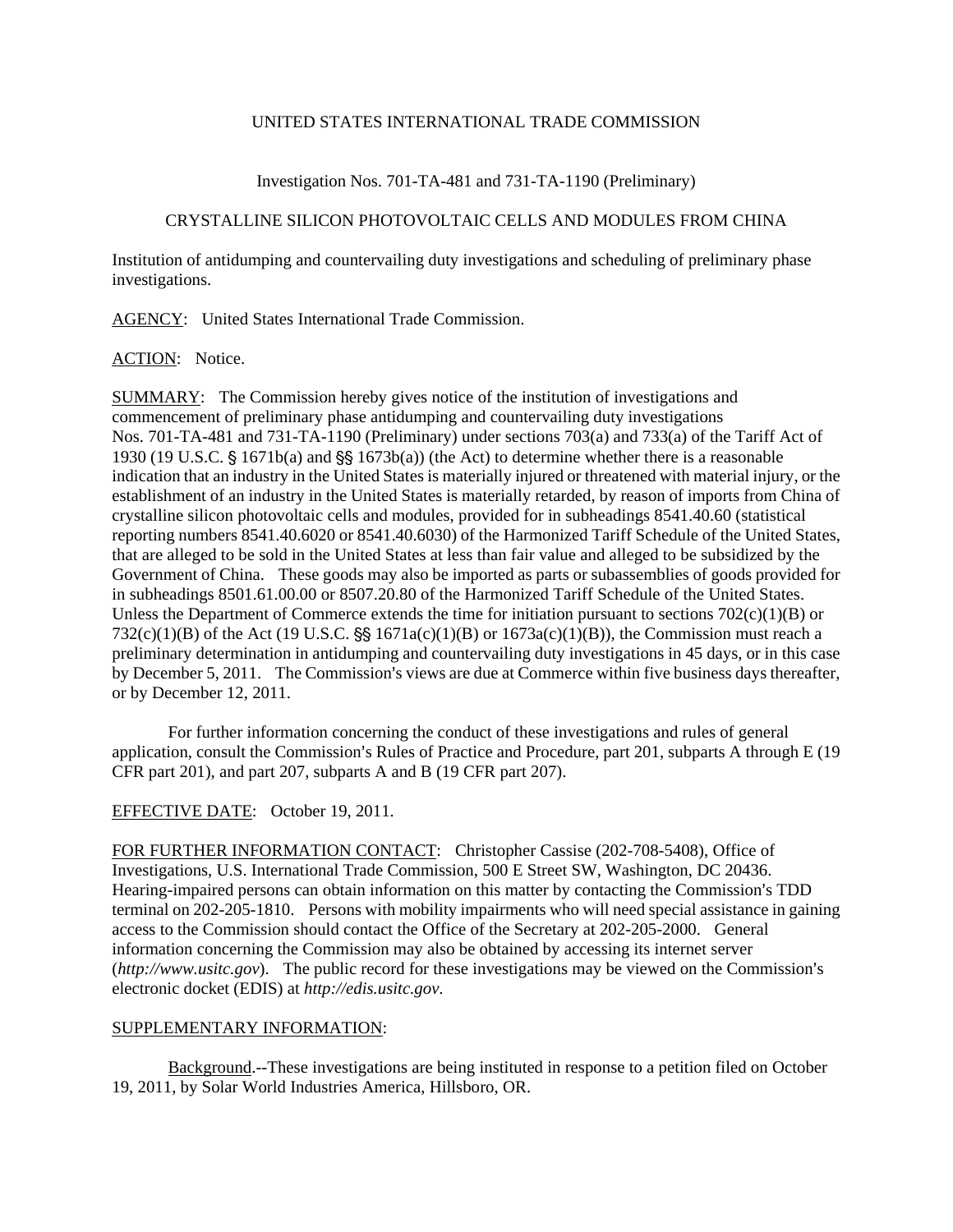Participation in the investigations and public service list.--Persons (other than petitioners) wishing to participate in the investigations as parties must file an entry of appearance with the Secretary to the Commission, as provided in sections 201.11 and 207.10 of the Commission's rules, not later than seven days after publication of this notice in the *Federal Register*. Industrial users and (if the merchandise under investigation is sold at the retail level) representative consumer organizations have the right to appear as parties in Commission antidumping and countervailing duty investigations. The Secretary will prepare a public service list containing the names and addresses of all persons, or their representatives, who are parties to these investigations upon the expiration of the period for filing entries of appearance.

Limited disclosure of business proprietary information (BPI) under an administrative protective order (APO) and BPI service list.--Pursuant to section  $207.7(a)$  of the Commission's rules, the Secretary will make BPI gathered in these investigations available to authorized applicants representing interested parties (as defined in 19 U.S.C. § 1677(9)) who are parties to the investigations under the APO issued in the investigations, provided that the application is made not later than seven days after the publication of this notice in the *Federal Register*. A separate service list will be maintained by the Secretary for those parties authorized to receive BPI under the APO.

Conference.--The Commission's Director of Investigations has scheduled a conference in connection with these investigations for 9:30 a.m. on November 8, 2011, at the U.S. International Trade Commission Building, 500 E Street SW., Washington, DC. Requests to appear at the conference should be filed with the Office of the Secretary (William.bishop@usitc.gov and Sharon.bellamy@usitc.gov) on or before November 4, 2011. Parties in support of the imposition of countervailing duty and antidumping duties in these investigations and parties in opposition to the imposition of such duties will each be collectively allocated one hour within which to make an oral presentation at the conference. A nonparty who has testimony that may aid the Commission's deliberations may request permission to present a short statement at the conference.

Written submissions. $-$ As provided in sections 201.8 and 207.15 of the Commission's rules at the date of this notice, any person may submit to the Commission on or before November 14, 2011, a written brief containing information and arguments pertinent to the subject matter of the investigations. Parties may file written testimony in connection with their presentation at the conference no later than three days before the conference. If briefs or written testimony contain BPI, they must conform with the requirements of sections 201.6, 207.3, and 207.7 of the Commission's rules. The Commission's rules do not authorize filing of submissions with the Secretary by facsimile or electronic means, except to the extent permitted by section 201.8 of the Commission's rules, as amended, 67 Fed. Reg. 68036 (November 8, 2002). Even where electronic filing of a document is permitted, certain documents must also be filed in paper form, as specified in II (C) of the Commission's Handbook on Electronic Filing Procedures, 67 Fed. Reg. 68168, 68173 (November 8, 2002).

 Please be aware that the Commission's rules with respect to electronic filing have been amended. The amendments will take effect on November 7, 2011. See 74 Fed. Reg. 61937 (Oct. 6, 2011). For those materials submitted to the Commission in this proceeding on and after the effective date of these amendments please refer to 74 Fed. Reg. 61937 (Oct. 6, 2011) and the newly revised Commission's Handbook on E -Filing.

In accordance with sections 201.16(c) and 207.3 of the rules, each document filed by a party to the investigations must be served on all other parties to the investigations (as identified by either the public or BPI service list), and a certificate of service must be timely filed. The Secretary will not accept a document for filing without a certificate of service.